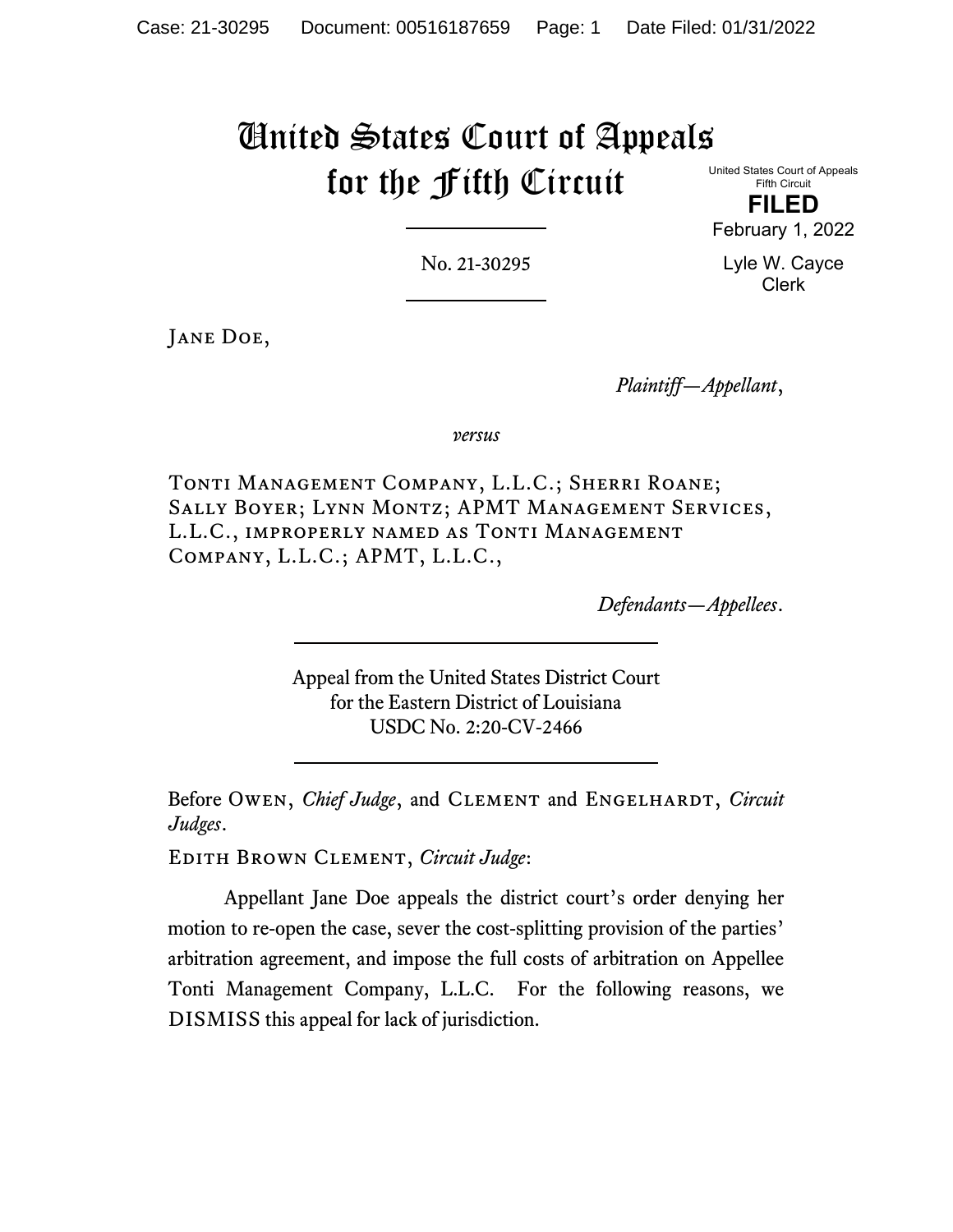I.

In 2020, Doe and her boyfriend signed a lease for a one-bedroom unit at Polo Run, an apartment complex in Metairie, Louisiana, operated and managed by Tonti Management Company, L.L.C (Tonti). [1](#page-1-0) The lease lists Doe's boyfriend as the "Lessee" and Doe as an "Authorized Occupant." It also contains an animal addendum, which authorizes only one animal per apartment.

Consistent with the animal addendum, Doe and her boyfriend have a pet cat named Luna. But according to the amended complaint, Luna "does not have a warm personality—she is very solitary and standoffish." Because Doe suffers from major depressive disorder and anxiety, Luna's temperament does not provide Doe with the emotional support that she claims she needs. As a result, Doe requested an accommodation from Tonti's one-animal-per-apartment policy so that she and her boyfriend could have a second cat, GiGi, to serve as an emotional support animal. GiGi reportedly has a nurturing personality and is very warm and loving.

Tonti did not accommodate Doe's request, so in September of 2020, Doe sued Tonti for declaratory relief, injunctive relief, monetary damages, and punitive damages under the Fair Housing Act (FHA) and the Louisiana Equal Housing Opportunity Act. She also asserted various Louisiana statelaw tort claims.

Shortly after filing suit, Doe moved for a preliminary injunction requiring Tonti to allow her to have GiGi in her apartment while the case proceeded. Tonti responded, opposing the preliminary injunction and

<span id="page-1-0"></span><sup>&</sup>lt;sup>1</sup> The record reflects that Tonti Management Company, L.L.C. is a trade name for the true party in interest, APMT Management Services, L.L.C. Because the parties use "Tonti" in their briefs to refer to the Appellee, we do the same.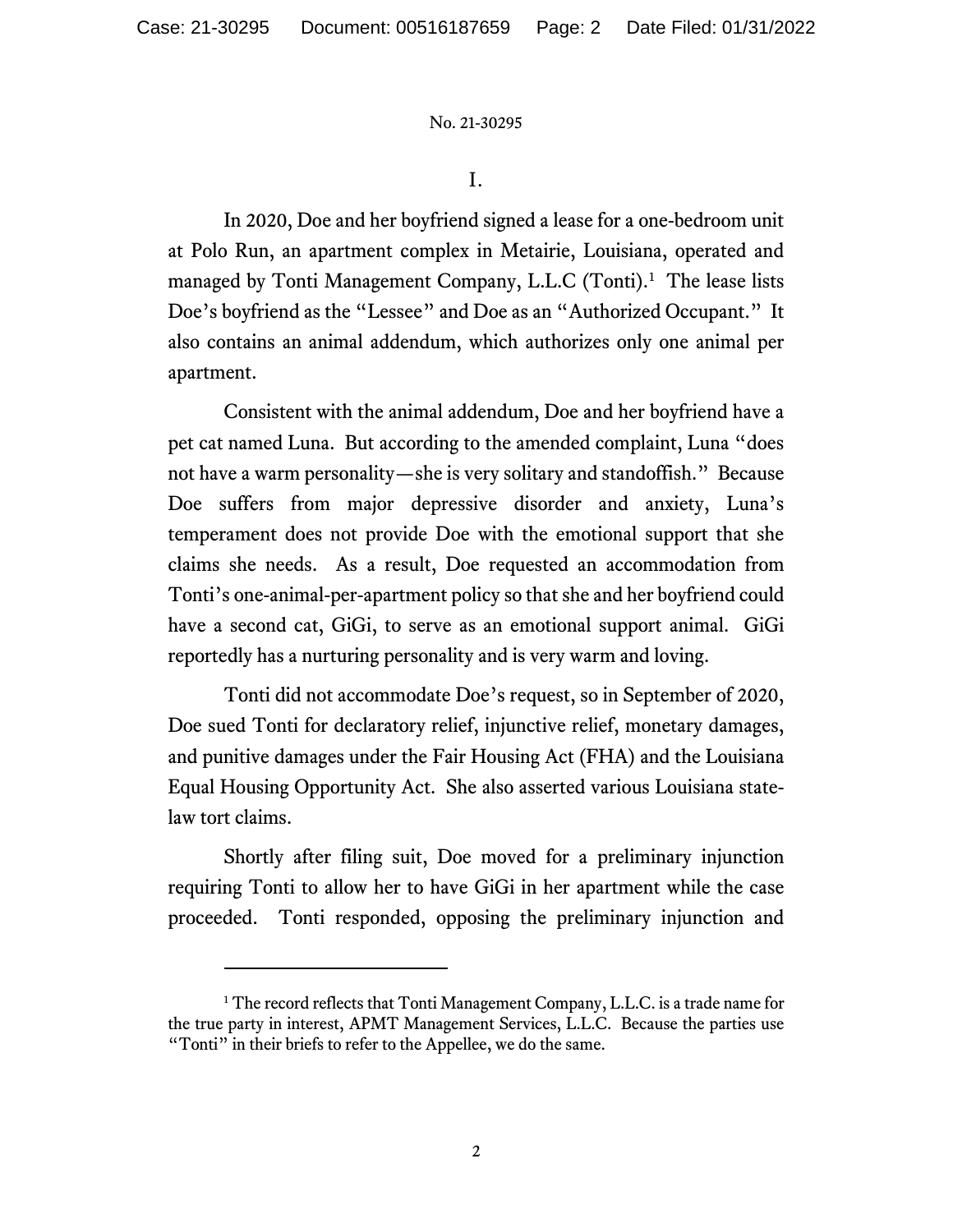moving to compel arbitration and stay the case pursuant to the lease's arbitration clause. The arbitration clause provides, *inter alia*:

[A]ny and all disputes, assertions, claims or controversies, lawsuits, complaints or causes of action between the applicant, lessor, lessee, authorized occupants and all other parties including but not limited to . . . fair housing, civil rights, [and] discrimination claims . . . as well as any disputes, claims or controversies regarding the scope, validity and/or enforceability of this Arbitration Agreement, shall be resolved through binding arbitration in accordance with the Federal Arbitration Act . . . and the procedural rules of arbitration published by Mediation Arbitration Professional Systems, Inc.  $[MAPS]$ .

Notwithstanding the outcome of the dispute each party shall be responsible for his/her/its own deposits, costs, fees (including but not limited to attorney's fees) and expenses associated with the arbitration, and any action to confirm or contest the award.

. . .

Doe responded to Tonti's motion to compel arbitration, arguing that if the district court were inclined to compel the dispute to arbitration, then it should sever the arbitration clause's cost-splitting provision and require Tonti to pay her share of the arbitration costs.

The district court granted Tonti's motion to compel arbitration. *Doe v. Tonti Mgmt. Co.*, No. CV 20-2466, 2021 WL 5508874, at \*16 (E.D. La. Mar. 1, 2021). It held that Doe, as a party to the lease agreement, was bound by the arbitration clause and required to arbitrate her claims against Tonti. *Id.* at \*10–15. It also declined to rule on Doe's motion for a preliminary injunction. *Id.* at \*1–2. Importantly, it also denied Doe's request to sever the cost-splitting provision of the arbitration clause and her request that Tonti pay her share of the arbitration costs. *Id.* at \*15–16.Regarding her request to sever, the district court determined that the issue was not properly before it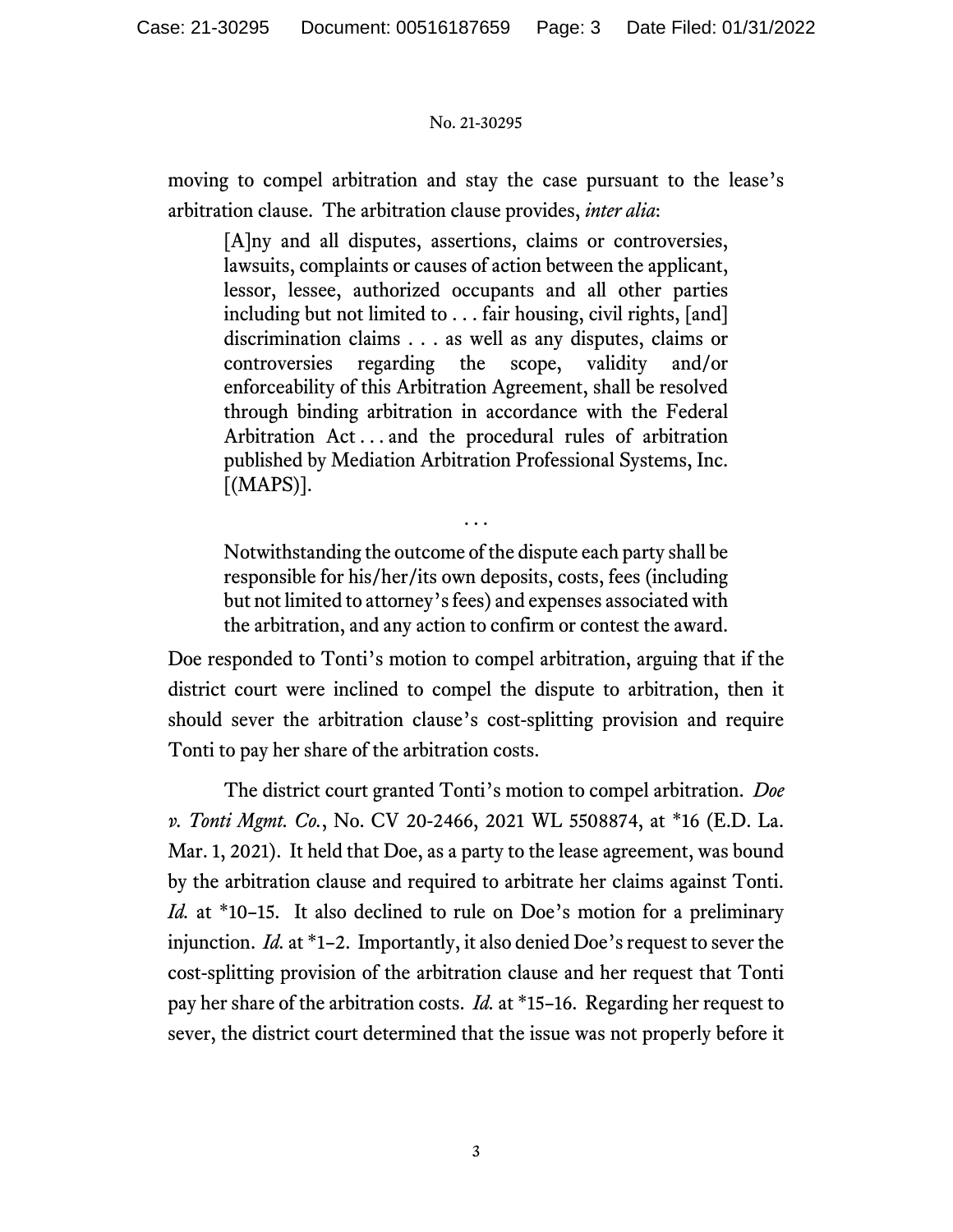because the arbitration clause contained an enforceable delegation provision. *Id.* at \*15. But even if that were not the case, the district court held, Doe failed to provide any authority for her assertion that the cost-splitting provision was an unconscionable prospective waiver of her statutory rights under the FHA. *Id.*

As for Doe's request that Tonti cover her arbitration costs, the district court acknowledged that Doe had little money, but it nevertheless determined that Doe had not shown that she would be unable to have her rights vindicated absent Tonti paying her share. *Id.* at \*15–16.It then reasoned that there were *at least* two ways to resolve the issue non-judicially: by Tonti volunteering to pay Doe's way, or by MAPS agreeing to provide a volunteer arbitrator. *Id.* at \*16. In the event the parties could not resolve the issue, the district court authorized Doe to file a motion re-urging her argument. *Id.*Finally, it stayed the case, administratively closed the civil action, and retained jurisdiction over the same, noting that it would re-open the case on appropriate written motion. *Id.*

Following the district court's order, Doe requested that Tonti pay her share of the arbitration costs. Unsurprisingly, Tonti declined. To add insult to injury, Tonti responded by requesting that Doe pay *its* share of the arbitration costs. Doe declined. Meanwhile, MAPS offered to provide a volunteer arbitrator and waive all costs and fees. However, it indicated that it would limit the free arbitration to eight hours.

This offer was not acceptable to Doe, so she filed a motion to re-open the case and sever the cost-splitting provision of the arbitration clause. In it, Doe did not dispute the enforceability of the arbitration clause as a whole. Rather, she re-urged her argument that the district court should sever the cost-splitting provision of the arbitration clause and impose her share of the arbitration costs on Tonti.The district court denied Doe's motion. It held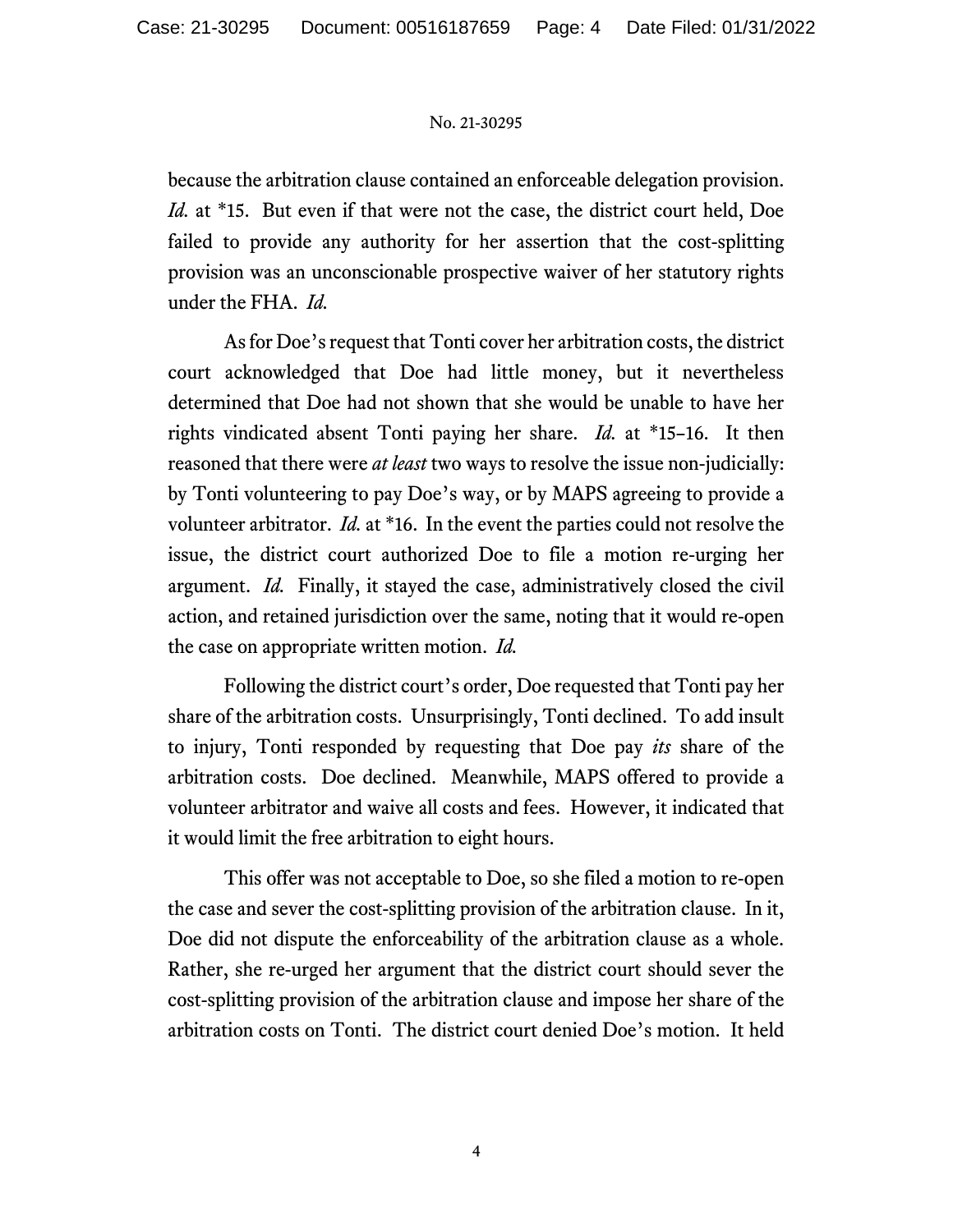that disputes regarding the parties' respective responsibilities for arbitration costs should be addressed by the arbitrator *if and when they arise*. Doe timely appealed.

II.

This appeal is the result of two related orders. The first, which is not directly on appeal, is the district court's order granting Tonti's motion to compel arbitration. The second, which *is* directly on appeal, is the district court's order denying Doe's motion to re-open the case and sever the costsplitting provision of the arbitration clause.

Tonti argues that we lack jurisdiction over this appeal because the latter order is not final within the meaning of § 16 of the Federal Arbitration Act (FAA). It further argues that we lack jurisdiction under the collateral order doctrine and that exercising mandamus jurisdiction would be inappropriate. We agree.

A.

We have jurisdiction to examine the basis of our own jurisdiction. *Cargill Ferrous Int'l v. SEA PHOENIX MV*, 325 F.3d 695, 704 (5th Cir. 2003). Generally, our jurisdiction extends only to appeals from final orders. *Sw. Elec. Power Co. v. Certain Underwriters at Lloyds of London*, 772 F.3d 384, 386 (5th Cir. 2014) (citing 28 U.S.C. § 1291). But there is no final order in this case.

Section  $16(a)(3)$  of the FAA provides that "[a]n appeal may be taken from . . . a final decision with respect to an arbitration that is subject to this title." 9 U.S.C. § 16(a)(3). However, § 16(b)(3) provides that, "[e]xcept as otherwise provided in section 1292(b) of title 28, an appeal may not be taken from an interlocutory order . . . compelling arbitration under section 206 of this title." *Id.* § 16(b)(3).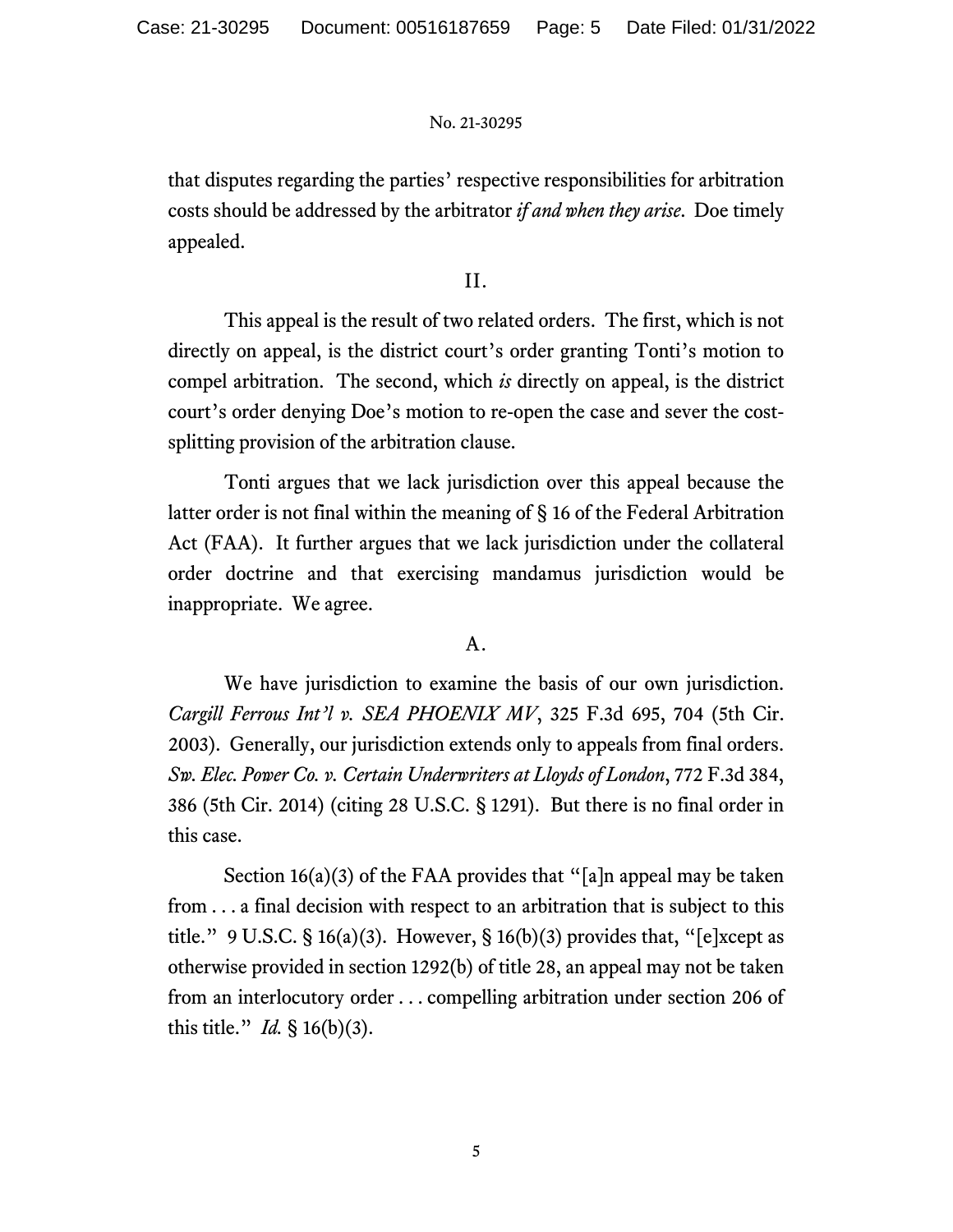Our precedent interpreting § 16 of the FAAis clear: orders compelling arbitration that stay and administratively close a civil action pending arbitration are interlocutory and unappealable. *Sw. Elec. Power Co.*, 772 F.3d at 387 ("[A] district court order staying and administratively closing a case lacks the finality of an outright dismissal or closure." (citation omitted)); *CitiFinancial Corp. v. Harrison*, 453 F.3d 245, 249 (5th Cir. 2006); *Mire v. Full Spectrum Lending Inc.*, 389 F.3d 163, 167 (5th Cir. 2004); *Apache Bohai Corp., LDC v. Texaco China, B.V.*, 330 F.3d 307, 309–11 (5th Cir. 2003). Here, the district court's order granting Tonti's motion to compel arbitration stayed and administratively closed the case. *Doe*, 2021 WL 5508874, at \*16. Thus, we lack jurisdiction to review its merits.

To be sure, the order on appeal is the district court's order denying Doe's motion to re-open the case and sever the cost-splitting provision of the arbitration agreement—*not* its order compelling arbitration. But that makes no difference for our purposes. As both parties acknowledge, Doe's motion to re-open and sever was, in effect, nothing more than a motion to reconsider the merits of part of the district court's order compelling arbitration. And we have no more jurisdiction to review an order declining to reconsider an order compelling arbitration than we do to review the order compelling arbitration itself.

This result makes sense: § 16(b)(3) of the FAA precludes review of interlocutory orders compelling arbitration, and a litigant cannot circumvent its strictures simply by filing a motion for reconsideration of that otherwise unappealable order. We have held as much on at least two occasions, albeit in unpublished decisions. *Green v. Serv. Corp. Int'l*, 236 F. App'x 898, 900 (5th Cir. 2007) (unpublished); *Prescott-Follett & Assocs., Inc. v. DELASA/Prescott-Follett & Assocs.*, 100 F. App'x 288, 290 (5th Cir. 2004) (per curiam) (unpublished). It is time we do so in a published decision.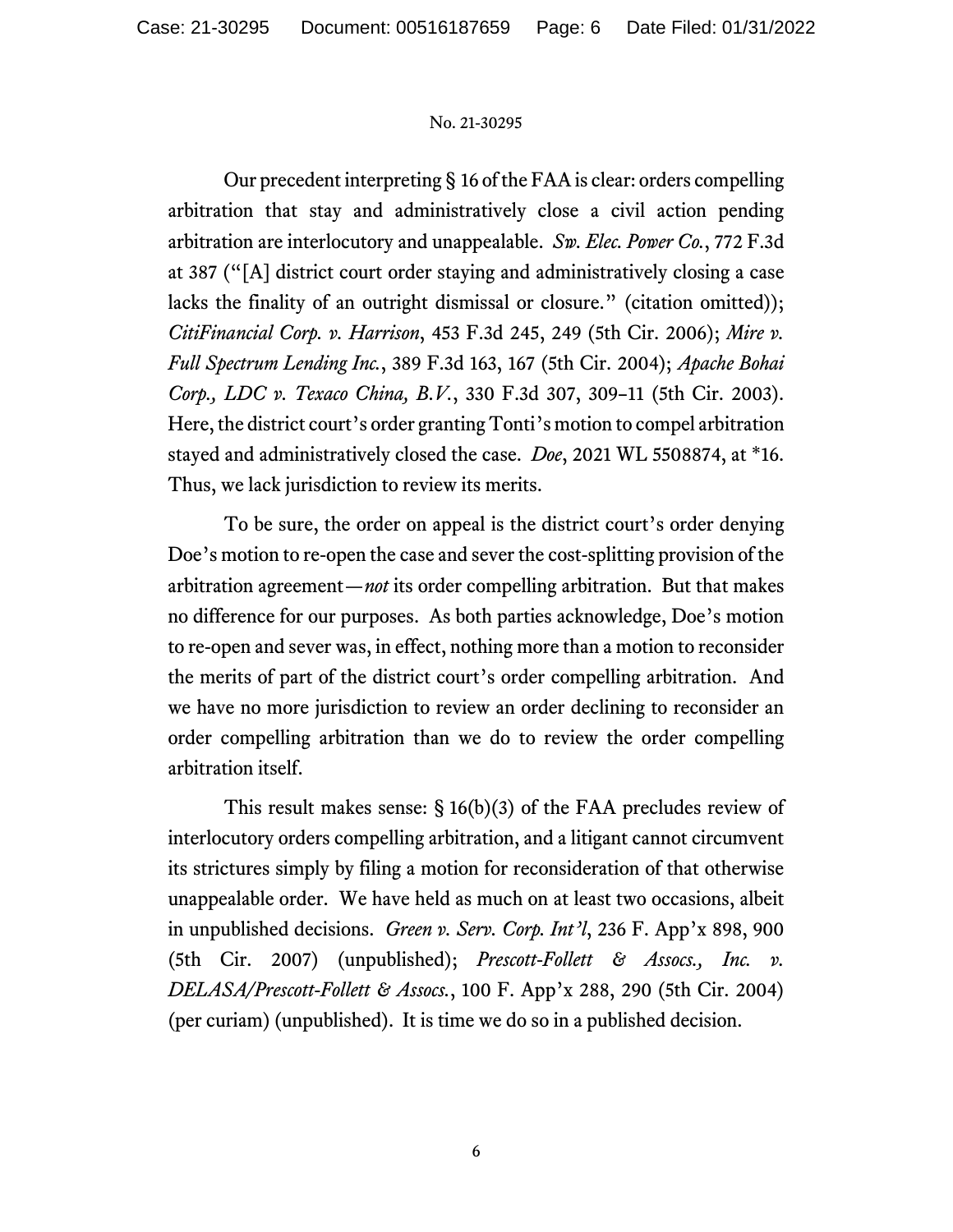We hold that a denial of a motion to reconsider an order compelling arbitration does not possess any more finality than the order compelling arbitration itself; both are interlocutory and unappealable under § 16(b)(3) of the FAA.

## B.

Doe argues that we have appellate jurisdiction under the collateral order doctrine. We disagree.

The collateral order doctrine makes immediately appealable a "narrow class of decisions" for which no final judgment has been rendered. *Vantage Health Plan, Inc. v. Willis-Knighton Med. Ctr.*, 913 F.3d 443, 448 (5th Cir. 2019) (quoting *Digital Equip. Corp. v. Desktop Direct, Inc.*, 511 U.S. 863, 867 (1994)). "To qualify as a collateral order, an 'order must (1) conclusively determine the disputed question, (2) resolve an important issue completely separate from the merits of the action, and (3) be effectively unreviewable on appeal from a final judgment.'" *Id.* (quoting *Henry v. Lake Charles Am. Press, L.L.C.*, 566 F.3d 164, 171 (5th Cir. 2009)).

But Doe has not cited, nor are we aware of, any cases in which this court has "used the collateral order doctrine to exercise jurisdiction over an interlocutory order compelling arbitration." *Al Rushaid v. Nat'l Oilwell Varco, Inc.*, 814 F.3d 300, 304 (5th Cir. 2016). In *Al Rushaid*, we explained that § 16 of the FAA "provides a specific framework for determining whether and when an appeal is proper" in this context, and we declined to "interfere with th[at] statutory design" by invoking the collateral order doctrine. *Id.* (citing cases from the Sixth, Ninth, and Eleventh Circuits standing for the same proposition). And although Doe seeks review of the district court's denial of her motion to reconsider its order compelling arbitration, rather than review of the order compelling arbitration itself, we see no reason why our reasoning in *Al Rushaid* should not apply with equal force here. As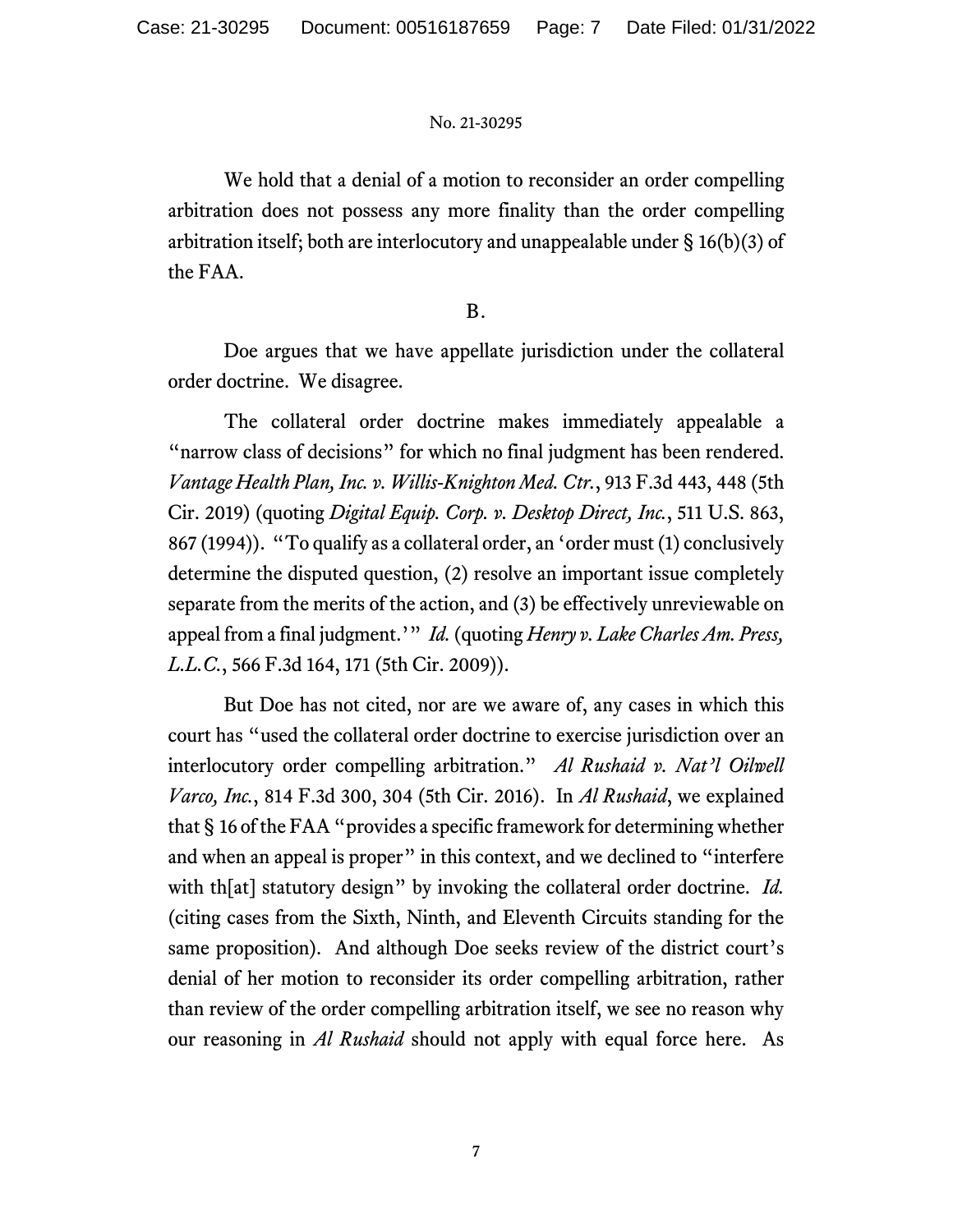discussed in subsection A, *supra*, there is no meaningful distinction between the two orders for purposes of our appellate jurisdiction.

C.

Finally, we decline to exercise mandamus jurisdiction. "Mandamus is a drastic remedy reserved only for truly extraordinary situations." *Apache Bohai Corp.*, 330 F.3d at 310. To justify the exercise of mandamus jurisdiction, Doe must show that "[t]he district court . . . committed a 'clear abuse of discretion' or engaged in 'conduct amounting to the usurpation of power.'" *Id.* (quoting *Mallard v. U.S. Dist. Ct. for the S. Dist. of Iowa*, 490 U.S. 296, 309 (1989)).

This is not an extraordinary case. Doe argues that the district court misapplied the law by impermissibly delegating the parties' cost-splitting "dispute" to the arbitrator. We disagree. The district court, having recognized that MAPS waived all fees and offered eight free hours of arbitration, determined that there was no *present* dispute about cost splitting for it to resolve. That is because neither party knows how long the arbitration will take and, by extension, how much it will cost. Indeed, they dispute this point: Doe's expert testified by declaration that the arbitration could take approximately three days, whereas Tonti's expert testified by declaration that the arbitration should take only one day.

In addition, the arbitration clause incorporates the MAPS rules of arbitration. MAPS Rule 18b clearly provides that "agreement[s] between [parties] regarding the payment of Arbitration fees [are] not binding on [MAPS]." That is, notwithstanding the cost-splitting provision, the MAPS arbitrator has discretion to determine how the arbitration costs should be split—should such a dispute over costs even arise. Given the nature of the case and the uncertainty regarding how long the arbitration may take and how